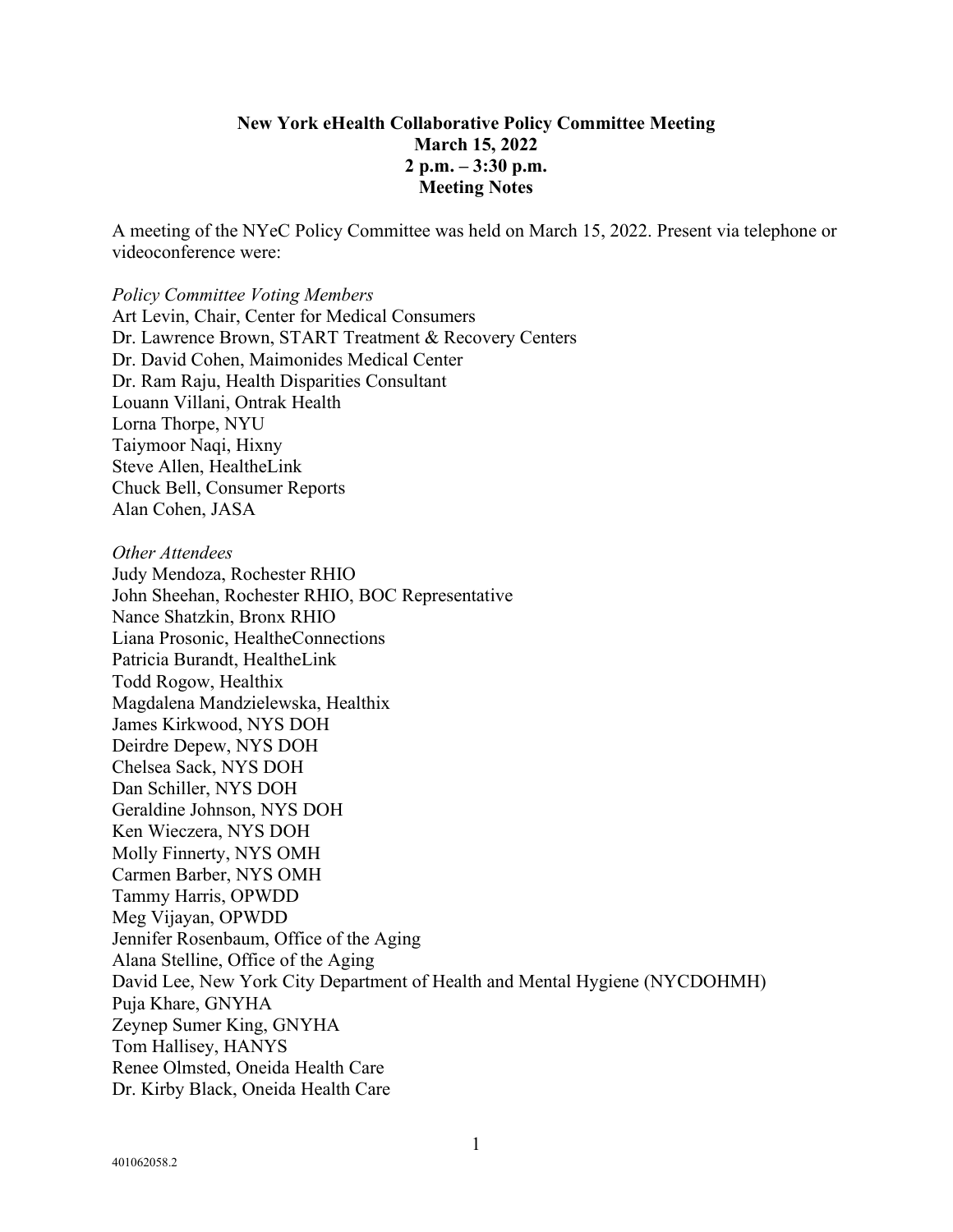David Horrocks, NYeC Cindy Sutliff, NYeC Alison Bianchi, NYeC Don Juron, NYeC Kathryn Lucia, NYeC Sam Roods, NYeC Bob Belfort, Manatt Alex Dworkowitz, Manatt

The meeting was called to order by Mr. Levin at 2 p.m.

## **I. Welcome and Introductions**

Mr. Levin welcomed the Committee members and provided an overview of the agenda and meeting materials. Mr. Levin introduced David Horrocks, the new CEO of NYeC. Mr. Horrocks described his background in health information technology, and he noted that he was currently CEO of CRISP, Maryland's state designated health information exchange. Other members of the Committee introduced themselves to Mr. Horrocks.

## **II. Federal and State Updates**

Ms. Bianchi said she understood that both the state senate and assembly bills provided for level funding for the SHIN-NY, which was the same as the executive budget as released in January. She said NYeC was continuing to monitor state budget discussions.

# **III. DOH Update**

Mr. Kirkwood said that the most recent version of the SHIN-NY policies and procedures (v3.9) have been approved and are now available on DOH's and NYeC's websites. He said DOH was still continuing to engage in significant work related to the COVID-19 response.

# **IV. All-In Consent Policies**

Ms. Sutliff said it was the Committee's role to determine how SHIN-NY policies may be revised to advance the all-in consent framework. Mr. Levin provided a history of consent under the SHIN-NY, noting that initially the focus was on privacy and the need for public support for the SHIN-NY, and therefore statewide policies developed and approved were not very flexible. He said that given the current healthcare information technology environment advances in SHIN-NY policy development has entered a new era where flexibility and modernization are important to enable greater use and participation in the SHIN-NY.

Ms. Sutliff explained that the Committee and the NYeC board had already approved the concept of an all-in consent model, under which a consumer can sign one form that permits the sharing of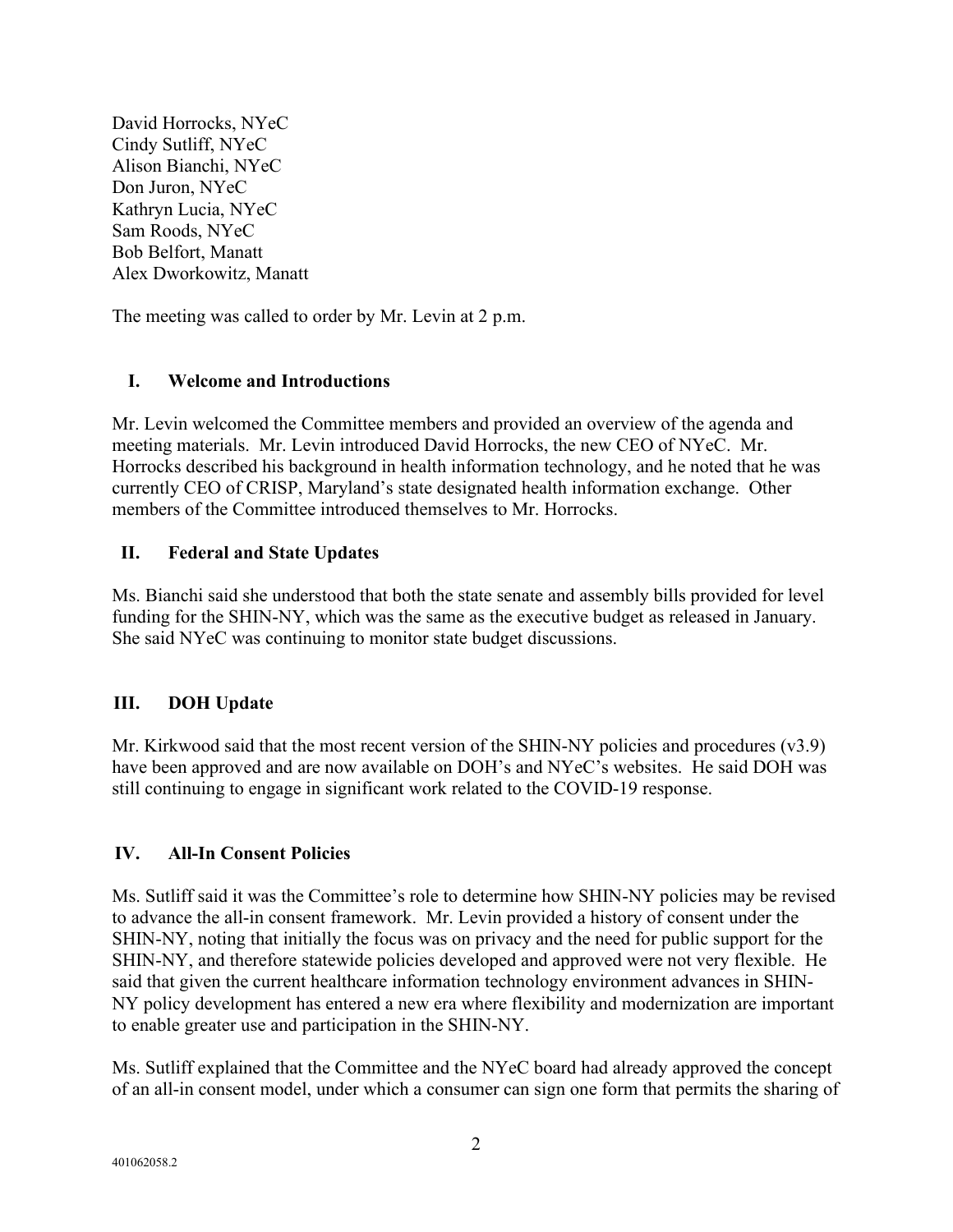information with all of the consumer's current and future treating providers. She said some SHIN-NY policies will need to be updated and/or new ones developed as well as the development of new consent forms that comply with both HIPAA and 42 C.F.R. Part 2. She explained that under this new model, health plans and health systems will ask consumers for allin consent, but the traditional single-provider consent model would continue to exist in parallel until critical mass was reached and the current consent model is phased out.

Mr. Dworkowitz described the SHIN-NY policies that may need to be amended to allow for the all-in consent model. For example, he noted that the provision on naming of QEs may need to be clarified to indicate that there is no requirement to name a QE on a consent form. Similarly, the policy regarding transmittals to non-participants could be clarified to permit transmittals to nonparticipants to occur based on an all-in consent.

Mr. Levin said an ad hoc workgroup would be convened to help refine these potential policy revisions and help move the process along as quickly as possible with recommendations to the full Policy Committee for consideration and approval.

Dr. Brown said he liked the policy of all-in consent, adding he liked the idea of options in the form. For example, he said that some patients may prefer to permit disclosures of many types of their information but not behavioral health data. Ms. Sutliff responded that a move to more granular options would occur over time. Mr. Allen noted that discussions on granularity had so far focused on the ability to select different providers, rather than the ability to select different classes of data.

Ms. Sutliff said NYeC in collaboration with Manatt was in the process of developing the new allin consent forms, which have been presented to the QEs for their input. She said the forms would also be presented to the Committee for review.

Dr. Raju also expressed support for the concept of all-in consent. He said they needed to take into account the circumstances under which consent is obtained, particularly the fact that patients often sign whatever is put in front of them. He said it was important to keep this in mind when considering that the all-in consent can potentially be a lifelong consent. He asked whether they would want to consider a policy of re-validating consent some period of time after the consent was signed. Ms. Villani agreed, saying they do not want to ask someone to sign in the middle of a crisis. Mr. Naqi noted that there are certain safeguards built into the SHIN-NY model, and if a patient was experiencing an emergency the patient should not be asked to sign the form.

Ms. Thorpe said it could be difficult to re-consent 30 days later. Mr. Belfort said it may not be practical to send follow-up letters to thousands of patients, but sending a follow-up text message to patients about their consent selection could be more realistic.

### **V. Oneida Proposal**

Ms. Sutliff reminded the Committee about Oneida Health's proposal, under which a provider that had broken the glass to access patient information during an emergency could continue to